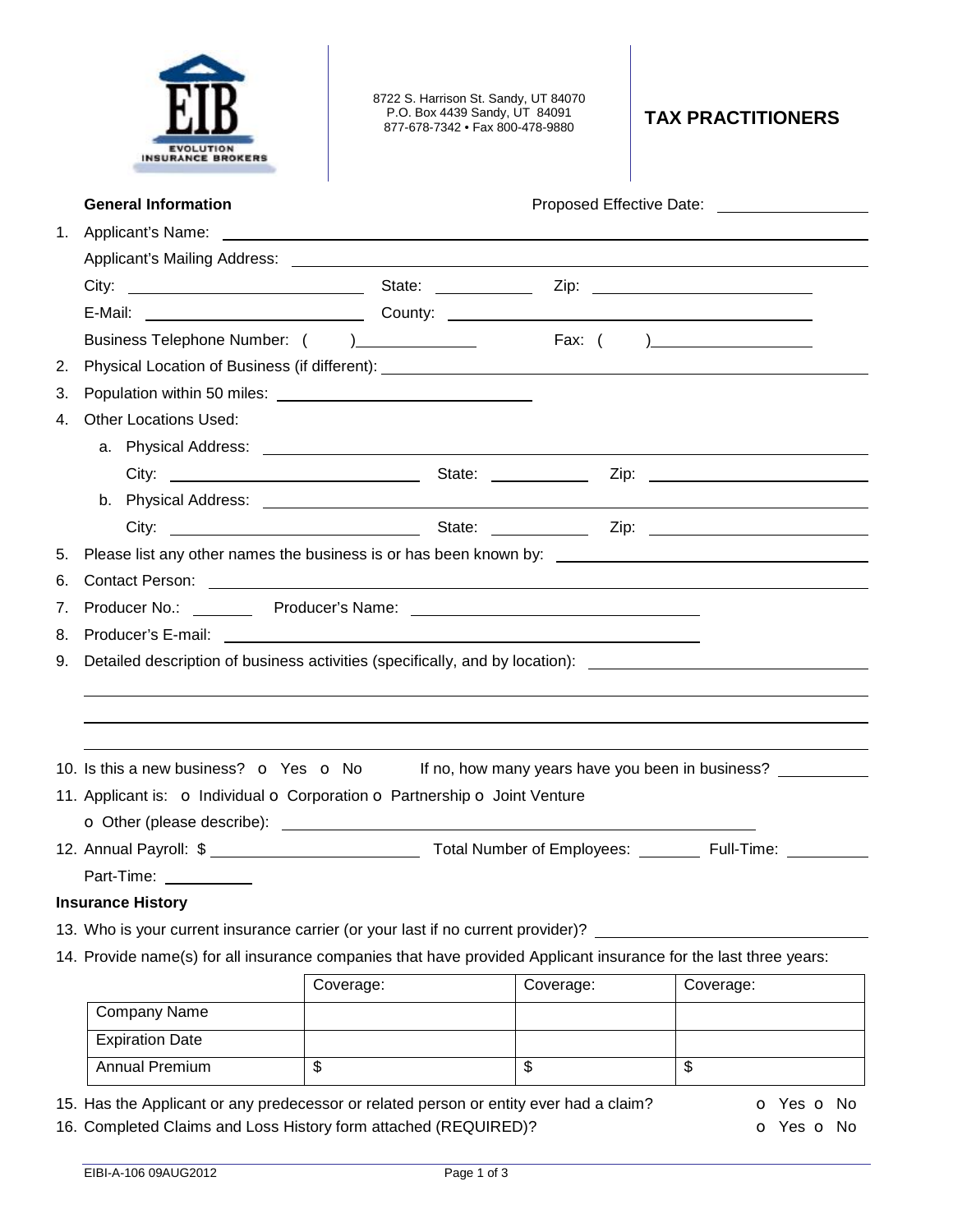- 17. Has any similar insurance for which the Applicant is applying ever been cancelled or declined?  $\bullet$  Yes  $\bullet$  No If yes, explain.
- 18. Does any person to be insured have knowledge of or any information about any act, error or omission that has occurred? **of American Control** Control Control Control Control Control Control Control Control Control Control Control Control Control Control Control Control Control Control Control Control Control Control Control Contro

## **Requested Insurance**

- 19. Coverages:
	- o Tax Preparation, including client representation at IRS or state audit.
	- o Tax Advice
	- o Disciplinary Proceedings
	- o Bookkeeping including services NOT requiring CPA or LA designations where you practice
	- o Prior Acts / Retroactive Coverage.
	- If selected, indicate: **o** One year **o** Two years **o** Three years

# **Limit of Liability - Professional Liability Coverage:**

| Per Act/Aggregate |                       | Per Person/Per Act/Aggregate |                                 |
|-------------------|-----------------------|------------------------------|---------------------------------|
| $\circ$           | \$50,000/\$100,000    | $\circ$                      | \$25,000/\$50,000/\$100,000     |
| $\circ$           | \$150,000/\$300,000   | $\circ$                      | \$75,000/\$150,000/\$300,000    |
| $\circ$           | \$250,000/\$1,000,000 | $\circ$                      | \$100,000/\$250,000/\$1,000,000 |
| $\circ$           | \$500,000/\$1,000,000 | $\circ$                      | \$250,000/\$500,000/\$1,000,000 |
| O                 | Other:                | O                            | Other:                          |

20. Self-Insured Retention (SIR):  $\boxtimes$  \$100

### **Business Activities**

- 21. Complete the following regarding your receipts during the last 12 months.
	- 6 Individual Tax Returns/Tax Advice **6 Advice 19 August 2018** Scrporate Tax Returns/Tax Advice

% Bookkeeping Services

% Advice as Registered Representative/Investment Adviser/Certified Financial Planner

% All other services – describe:

### 22. Number of non-signing support staff:

- a. Minimum experience level: \_\_\_\_\_\_\_\_\_\_\_\_ yrs. Maximum experience level: \_\_\_\_\_\_\_\_\_\_\_ yrs.
- b. Minimum education level: \_\_\_\_\_\_\_\_\_\_\_\_\_\_ yrs. Maximum education level: \_\_\_\_\_\_\_\_\_\_\_\_\_\_ yrs.
- 23. Number of employee/owner tax preparers (not including non-signing support staff):
- 24. Complete the following list with information for each tax preparer (not including non-signing support staff):

| <b>FULL NAME</b> | <b>YEARS OF</b><br><b>EXPERIENCE   EDUCATION  </b> | <b>YEARS OF</b> | <b>YEARS AS</b><br><b>PRINCIPAL</b> |
|------------------|----------------------------------------------------|-----------------|-------------------------------------|
|                  |                                                    |                 |                                     |
|                  |                                                    |                 |                                     |
|                  |                                                    |                 |                                     |
|                  |                                                    |                 |                                     |

25. Attach a copy of:

- a. Standard contracts you use.
- b. A current resume for each of the key employees listed in the table above. Each resume should include any licenses held; degrees, certifications or awards received; and any other professional qualifications of that employee.